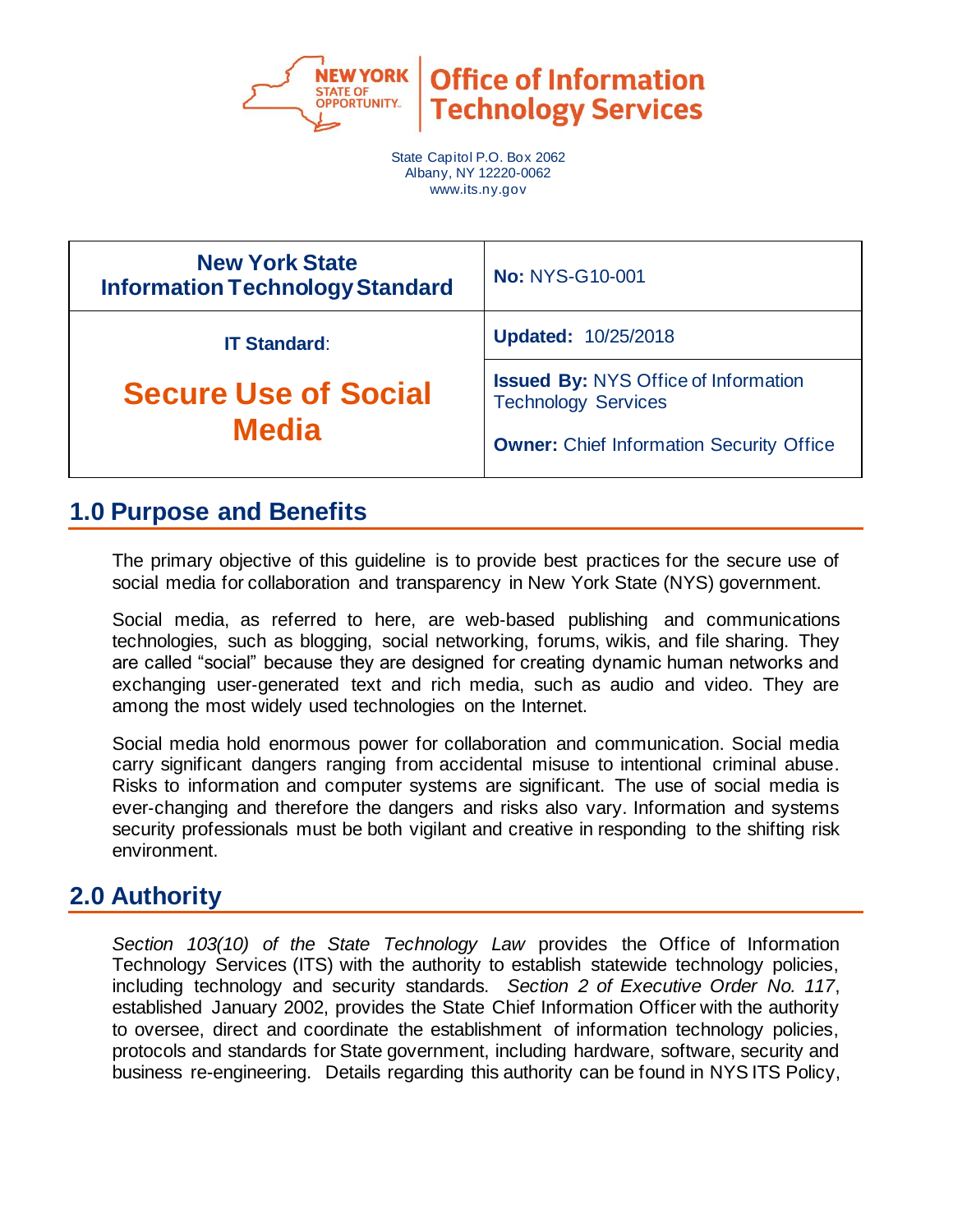*[NYS-P08-002 Authority to Establish State Enterprise Information Technology \(IT\) Policy,](https://its.ny.gov/document/authority-establish-state-enterprise-information-technology-it-policy-standards-and-guidelines)  [Standards and Guidelines](https://its.ny.gov/document/authority-establish-state-enterprise-information-technology-it-policy-standards-and-guidelines)*.

## **3.0 Scope**

This guideline applies to all "State Entities" (SE), defined as "State Government" entities as defined in Executive Order 117, established January 2002, or "State Agencies" as defined in Section 101 of the State Technology Law. This includes employees and all third parties (such as local governments, consultants, vendors, and contractors) that use or access any IT resource for which the SE has administrative responsibility, including systems managed or hosted by third parties on behalf of the SE, on the risks associated with the use of social media, to reinforce the minimum security requirements contained in the NYS Information Security Policy, and to suggest additional mitigating techniques for use of externally hosted social media (e.g., Facebook, YouTube, Twitter) as well as State hosted social media accessible by the public (e.g., wikis, blogs). **This guideline is not applicable to social media designed for internal entity use only, such as an internal wiki or blog.** While an SE may adopt a different guideline, it must include the requirements set forth in this one.

This guideline addresses security issues of social media use, not the acceptable use of social media. Use of social media within State government must be in accordance wit[h the NYS Acceptable Use of Information Technology Resources Policy](https://its.ny.gov/document/acceptable-use-information-technology-it-resources-policy).

# **4.0 Guidelines**

### **4.1 Security Risks**

Cyber criminals target social media sites because they offer an effective means of propagating malicious code to a wide, unsuspecting audience. Sites that allow user‐ generated content are among the most active distributors of malicious content, such as worms that can shut down networks, or spyware and keystroke loggers that can compromise State data. Many postings to blogs, chat rooms and message boards are spam or contain malicious links. Since many links on social media sites are in the form of shortened or condensed URLs (e.g., TinyURL, Bit.ly), a user is unable to determine where these links lead, making it easy for criminals to direct an unsuspecting user to malicious sites. The false sense of a trusted community when visiting social media sites increases the likelihood that a user may fall victim to this type of threat. If an employee is using State resources when this occurs (e.g., a work PC), these resources have an increased risk of becoming infected.

Many social media sites do not have adequate security controls to protect the information they are holding. For example, some sites do not require strong passwords, some transmit credentials in clear text and some use easily guessed "secret" or "challenge" questions. As a result, social media accounts are frequently compromised. If the same account credentials are used for both the external social media site and State resources, this could lead to unauthorized access to State resources.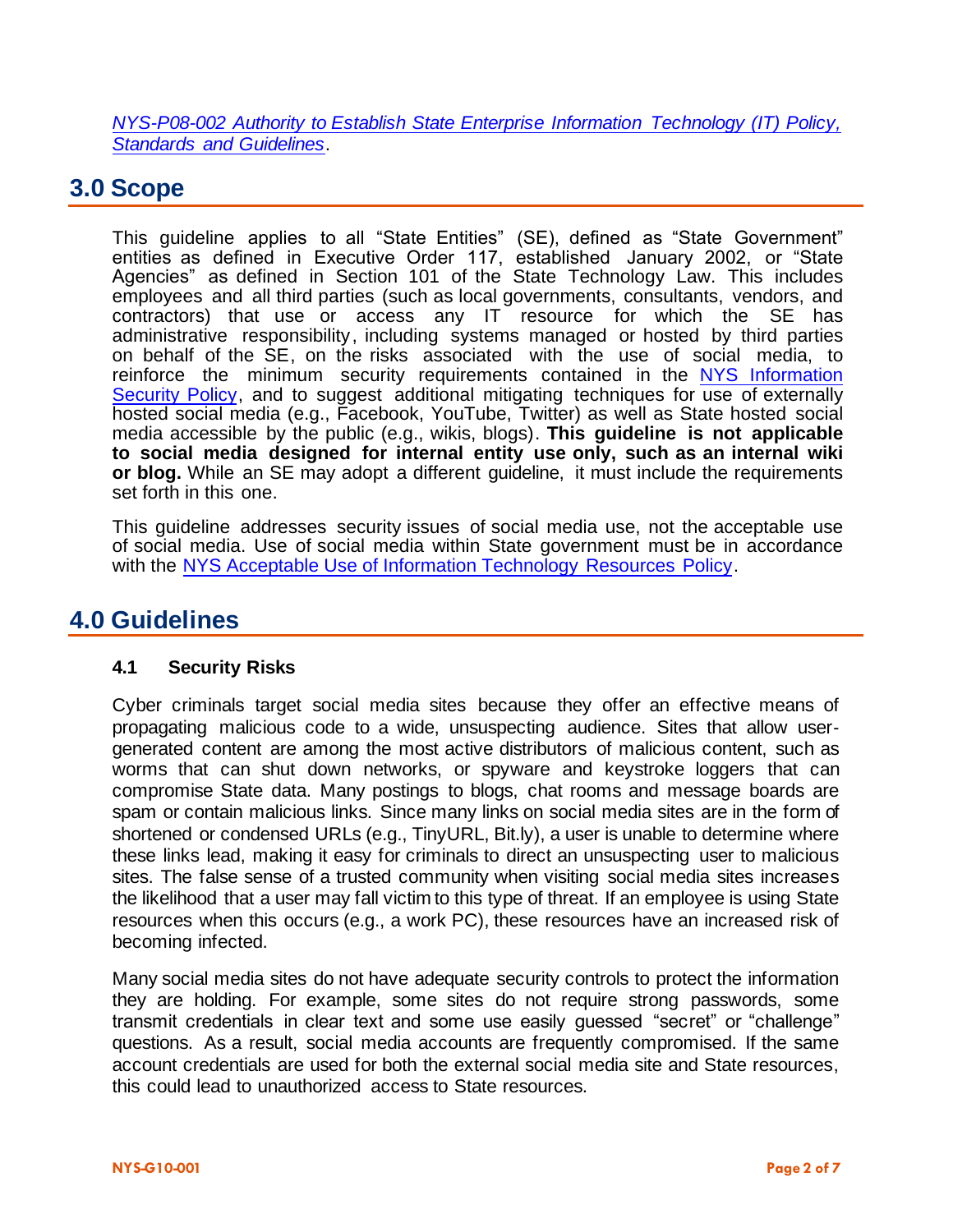By allowing access to externally hosted social media sites, an agency may inadvertently bypass its own security controls. For example, external instant messaging and email services, which may be blocked within an agency because of security concerns, may be accessible through applications available on externally hosted social media sites.

Inadvertent exposure of confidential State information is another risk associated with the use of social media. The ease of posting all types of content (e.g., documents, photos, videos, audio recordings) to social media sites, coupled with the erroneous assumption of a trusted environment, may result in the disclosure of confidential State information.

Use of social media sites leads to a greater web presence, which in turn leads to a greater risk of spam and targeted phishing attacks. Some social media sites harvest information from email contact lists, which may put agency contact information in the hands of a third party with no knowledge of how that third party will use and/or protect that information. Information about a user's professional role in State government, including State email addresses, should not be included on personal profiles. With the wealth of information available on social media sites, hackers are using tools to correlate information into a detailed user profile which can then be used for targeted phishing and other social engineering attacks.

Once information is posted on a social media site, it can be captured and used in ways not originally intended. It is nearly impossible to retract, as it often lives on in copies, archives, backups and memory cache. Some social media sites may claim to own the content posted on their site. It is important to note that the information conveyed on these sites could be considered a record as defined in the [NYS Arts and Cultural Affairs Law.](http://www.archives.nysed.gov/records/mr_laws_acal5705.shtml)

### **4.2 Mitigation of Risks**

The following recommendations are designed to limit, but will not eliminate, the security risks associated with the use of social media.

### **4.2.1 Governance and Use**

- Use of social media on behalf of a State entity (SE) or access to social media from State resources should be at the discretion of the SE's executive management.
- Authorize use of social media after a proper evaluation of risk and demonstration of a justified business need.
- Develop acceptable use policies to include social media and publicize these policies to users.
- Educate users on SE's acceptable use policy and the risks associated with social media as part of the SE's annual security awareness training.
- Do not use the same passwords for social media sites as are used to access State resources.
- Classify SE data prior to posting per the NYS Information Classification **[Standard.](https://its.ny.gov/document/information-classification-standard)**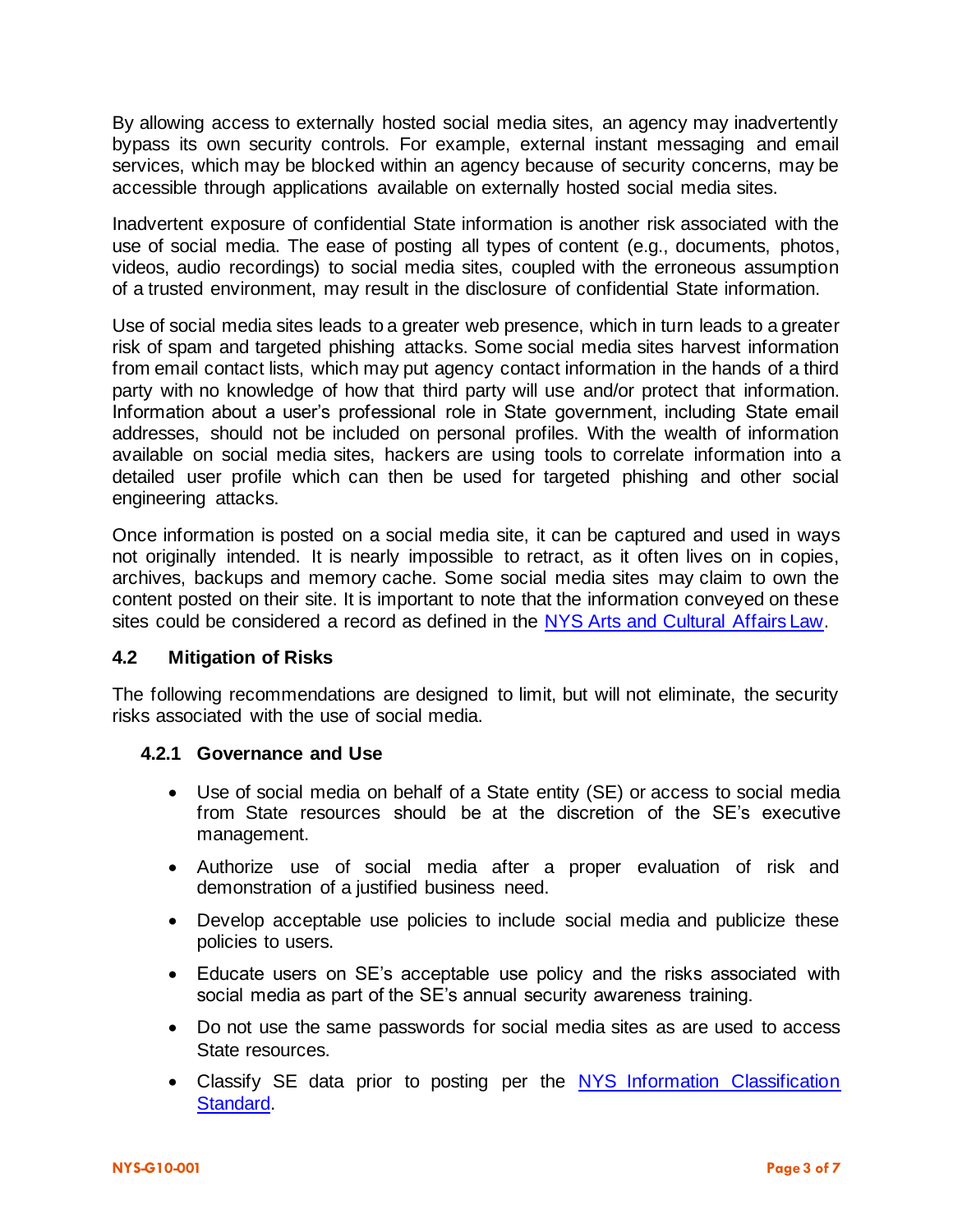- Do not post any non-public SE records (e.g., documents, photos, videos, audio recordings) without following an established SE process, consistent with State and agency policy on information security that includes documented approval from agency management.
- Do not post any personal, private or sensitive (PPSI) information on social media sites.
- Where possible, minimize the posting of information about one's role in State government, including State email addresses, on social media sites.

### **4.2.2 Technological Controls**

- **URL and IP Filtering:** This technology blocks certain websites, parts of websites, or IP addresses. This can help protect users who may be redirected to a known malicious site. In addition, for some social networking sites, using URL filters to block the login pages for all but those employees with a business need, allows for access to public information while preventing access to applications and messaging tools that may bypass a SE's security controls.
- **Malware Filtering at the Network Perimeter:** This technology inspects traffic before it gets into an entity's network to ensure that it does not contain malware and blocks any malware that it finds.
- **Intrusion Detection/Intrusion Prevention Systems:** This technology provides near real time monitoring and analysis of network activity for potential attacks in progress.
- **Data Loss Prevention:** This technology is designed to detect and prevent the unauthorized use and transmission of confidential information. It should be used at both the desktop and the web gateway to monitor for and block outbound confidential data.
- **Browser with Restricted Privileges:** If available, this feature ensures that the browser and its add‐ons run with a minimal set of permissions preventing the installation of malicious code.
- **Web Reputation Services:** These services test websites for spam, spyware, scams etc. and use those tests to give safety ratings to help users avoid visiting unsafe sites.
- **Moderating Content:** When hosting a SE social media site, establish a process which would allow the host to moderate (i.e., preview, accept, reject) content submitted to the site prior to its being posted (i.e., made visible to visitors). This helps the host block content containing malicious links or inappropriate content.
- **URL Shortening Preview Tools**: These tools display the actual URL destination masked by shortened URLS from services such as TinyURL and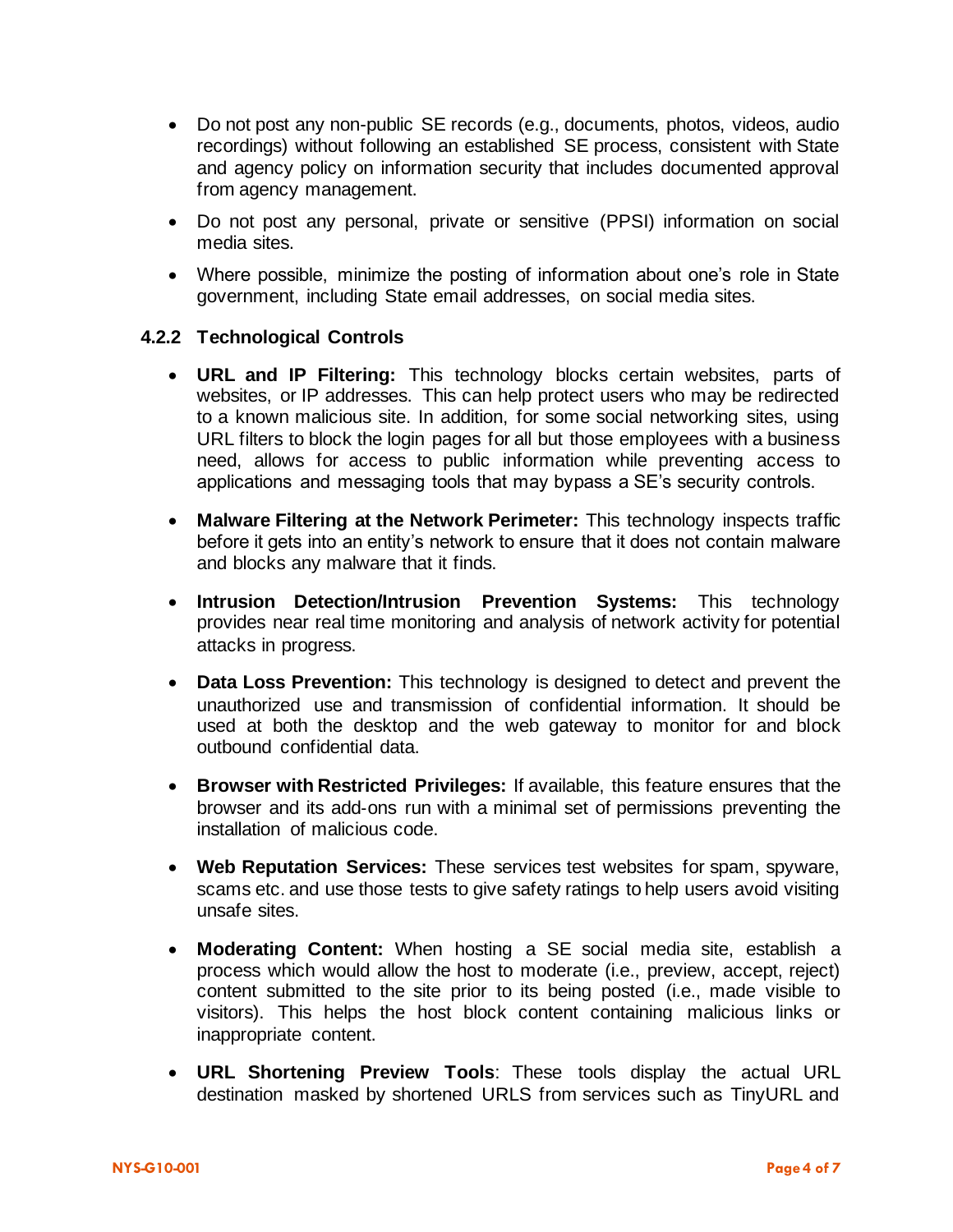Bit.ly. The preview allows users to make informed decisions about links before clicking.

## **4.2.3 Policy Controls**

State entities must follow all provisions of the [NYS Information Security Policy](https://its.ny.gov/document/information-security-policy) to facilitate the protection of State information assets, including SE hosted social media sites available to the public (e.g., wikis, blogs), whether on SE infrastructure or hosted at an outsourced provider under contract with the SE. This includes, but is not limited to:

- **Public Website Content Approval Process:** A process must be established for reviewing and approving updates to publicly available content. These reviews must consider the type of information being made available, the accuracy of the information and potential legal implications of providing the information, such as confidentiality and copyright issues.
- **Vulnerability Scanning:** All SE hosts that are or will be accessible from outside the SE network must be scanned for vulnerabilities and weaknesses.

To further protect SE hosted sites, as well as to protect State resources used to access externally hosted social media (e.g., Facebook, YouTube, Twitter), the following controls from the New York State Information Security Policy must also be in place:

- **Protection Against Malicious Code:** Software and associated controls must be implemented across SE systems to prevent and detect the introduction of malicious code.
- **Software Maintenance:** All known security patches must be reviewed, evaluated and appropriately applied in a timely manner to reduce the risk of security incidents.
- **Privileged Accounts Management:** The issuance and use of privileged accounts must be restricted and controlled. Inappropriate use of these account privileges is a major contributing factor to system breaches. Processes must be developed and implemented to ensure that use of privileged accounts is monitored, and any suspected misuse of these accounts is promptly investigated. Passwords of privileged accounts must be changed more often than normal user accounts.
- **Security Incident Reporting:** All staff and contractors are required to report any observed or suspected incidents to the appropriate manager and the SE Information Security Officer/designated security representative as quickly as possible.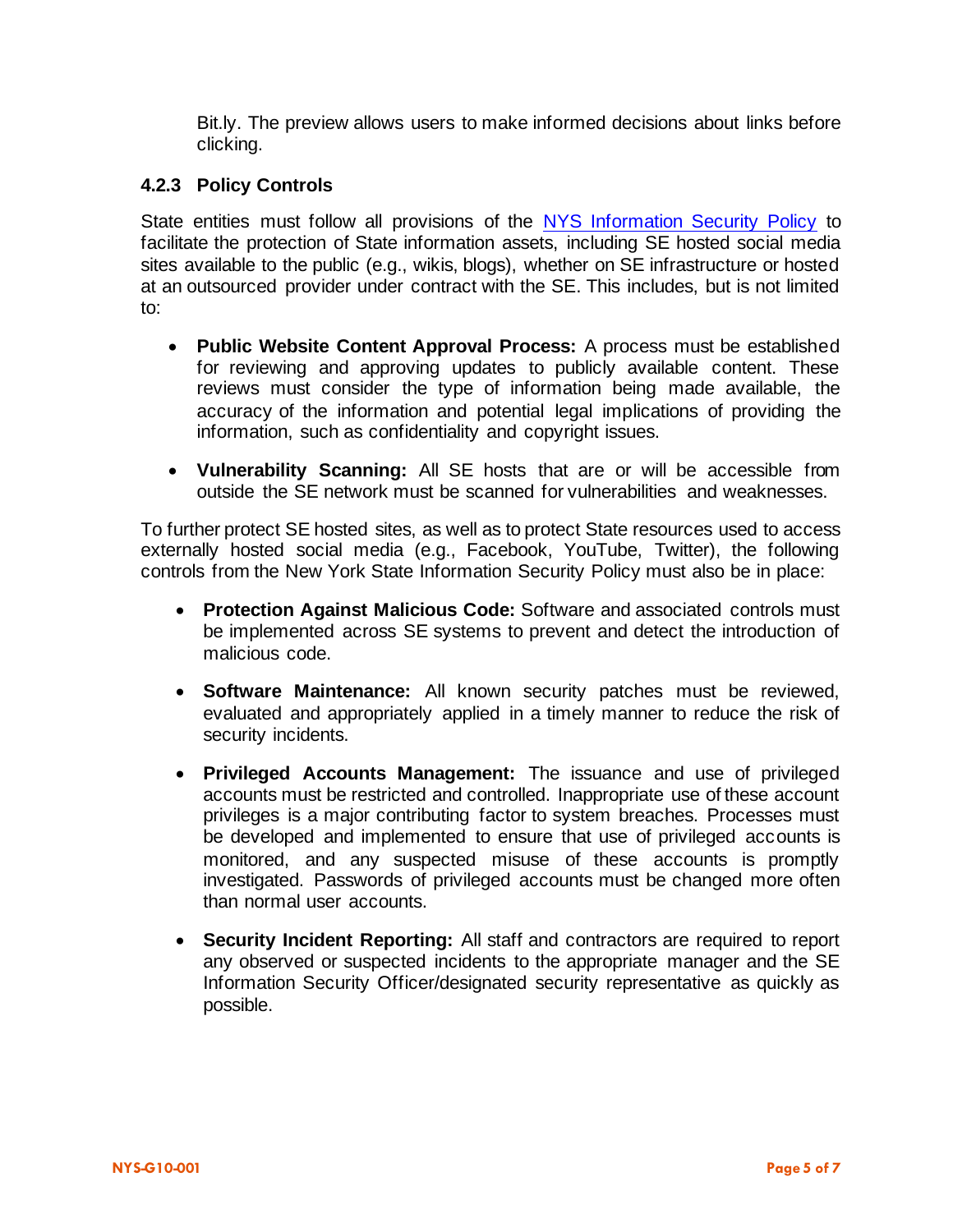# **5.0 Compliance**

This guideline shall take effect upon publication. ITS may amend its guidelines at any time; compliance with guidelines is recommended.

# **6.0 Definitions of Key Terms**

Except for terms defined in this policy, all terms shall have the meanings found in [http://www.its.ny.gov/glossary.](http://www.its.ny.gov/glossary)

## **7.0 Contact Information**

Submit all inquiries and requests for future enhancements to the policy owner at:

### **Chief Information Security Office Reference: NYS-G10-001 NYS Office of Information Technology Services 1220 Washington Avenue, Building 5 Albany, NY 12242 Telephone: (518) 242-5200 Email: [EISO@its.ny.gov](mailto:EISO@its.ny.gov)**

Statewide technology policies, standards, and guidelines may be found at the following website: <http://www.its.ny.gov/tables/technologypolicyindex>

# **8.0 Revision History**

This guideline shall be subject to periodic review to ensure relevancy.

| <b>Date</b> | <b>Description of Change</b>                                                                                                              | <b>Reviewer</b>                                                                  |
|-------------|-------------------------------------------------------------------------------------------------------------------------------------------|----------------------------------------------------------------------------------|
| 05/10/2010  | Original Guidance Released (released<br>under the Office of Cyber Security and<br><b>Critical Infrastructure Coordination</b><br>(CSCIC)) |                                                                                  |
| 05/16/2014  | Rebranded for the Office of Information<br>Technology Services (CSCIC/OGS-G10-<br>001 Secure Use of Social Media)                         | Deborah Snyder,<br><b>Acting Chief</b><br><b>Information Security</b><br>Officer |
| 05/15/2015  | Minor wording changes                                                                                                                     | Deborah Snyder,<br>Deputy Chief<br><b>Information Security</b><br>Officer        |
| 02/15/2017  | Update of contact information and<br>rebranding                                                                                           | Deborah Snyder,<br>Deputy Chief                                                  |